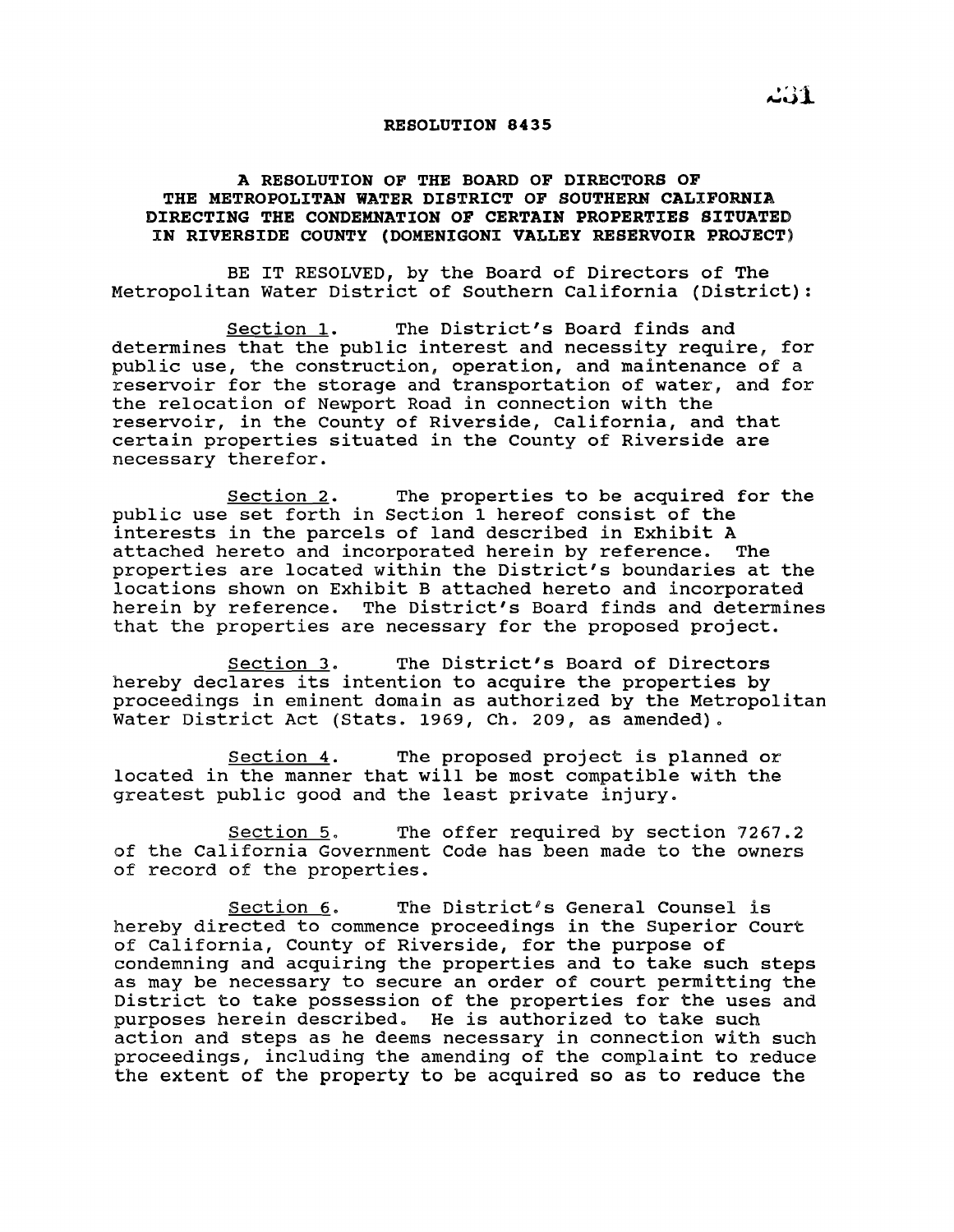compensation payable in the action where such change would not substantially impair the construction and operation of the said public works, and to incur expenses necessary and incidental to the action.

<sup>I</sup> HEREBY CERTIFY, that the foregoing resolution was adopted by a two-thirds vote of the Board of Directors of The Metropolitan Water District of Southern California on March 8, 1994.

L-"" :"

Secretary of the Board of Directors of The Metropolitan Water District of Southern California